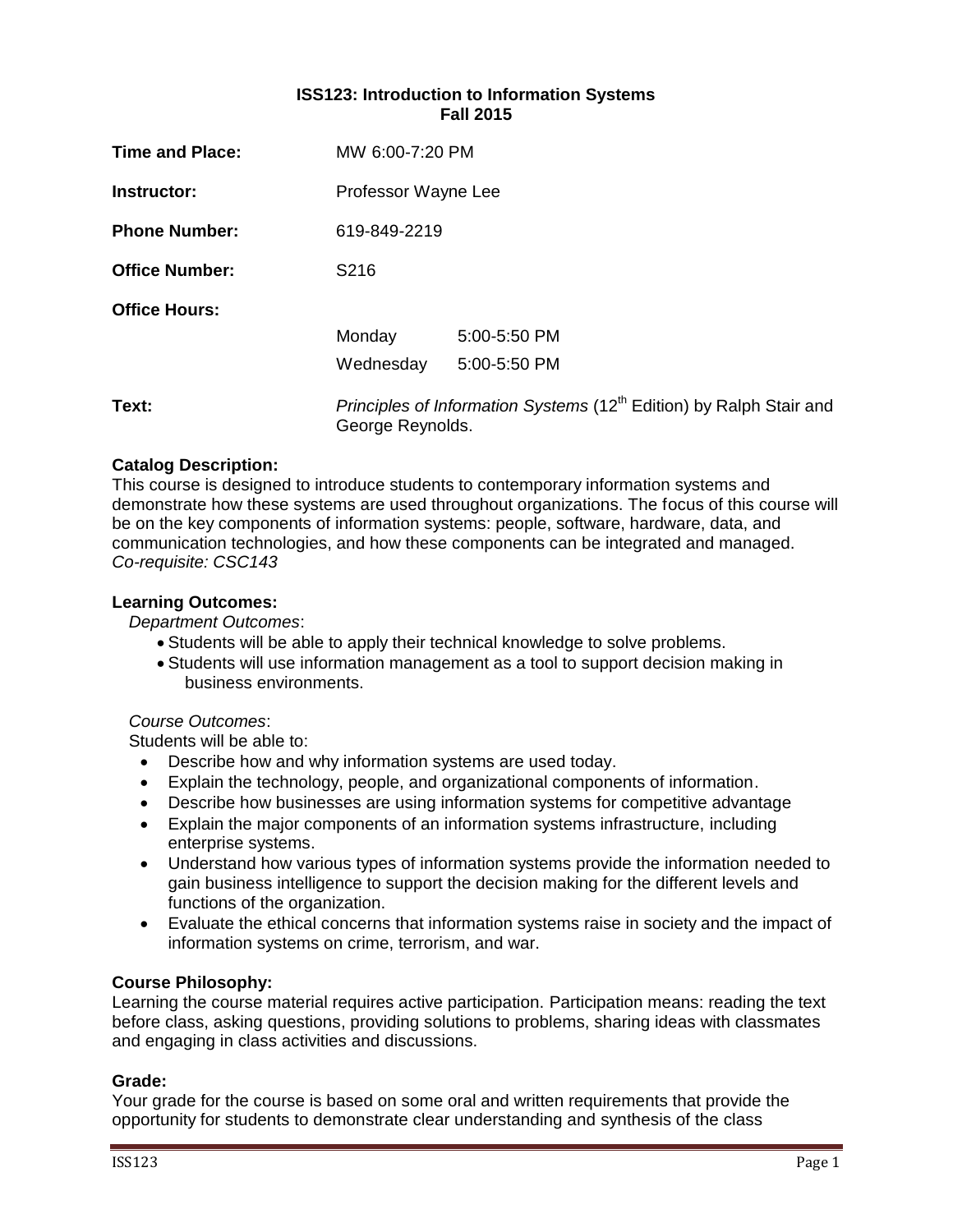materials. The grading criteria and scale are shown below:

| <b>Grade Criteria</b>            |     |  | Grade Scale (%) |          |           |           |               |  |  |
|----------------------------------|-----|--|-----------------|----------|-----------|-----------|---------------|--|--|
| <b>Homework Assignments</b>      | 20% |  |                 |          |           |           |               |  |  |
| <b>Case Studies Contribution</b> | 10% |  |                 |          | 87.5-90   | 77.5-80   | 67.5-70       |  |  |
| 2 Midterm Exams (20% each)       | 40% |  |                 | 92.5-100 | 82.5-87.5 | 72.5-77.5 | $62.5 - 67.5$ |  |  |
| A Comprehensive Final Exam       | 30% |  |                 | 90-92.5  | 80-82.5   | 70-72.5   | 60-62.5       |  |  |

Note that scores of 59.9% or lower will result in an F.

# **Assignments:**

These include in-class case studies and individual homework assignments. They are considered pivotal parts of the course. Students should attempt to complete all assignments for each assignment builds upon the next. Homework will normally be assigned each class and due at the beginning of the next class period.

# **Exams:**

There are two in-class exams. If you do not take an exam you will receive a zero for it. Late exams may be taken only by prior arrangement or with a documented emergency. I must participate in the decision for you to miss an exam; this means that you need to phone me before missing an exam.

# **Final:**

The final is cumulative and is given on **WEDNESDAY DECEMBER 16, 7:30 -10:00 P.M**. The final exam date and time is set by the university at the beginning of the semester and may not be changed by the instructor. Only in the case that a student is required to take three exams during the same day of finals week is an instructor authorized to change the exam date and time for that particular student.

### **Attendance:**

Attendance is expected at each class session. In the event of an absence you are responsible for the material covered in class and the assignments given that day.

Regular and punctual attendance at all classes in which a student is registered is considered essential to optimum academic achievement. Therefore, regular attendance and participation in each course are minimal requirements to be met. There are no allowed or excused absences except as approved in writing by the Provost for specific students participating in certain university-sanctioned activities. Excused absences still count toward the 10%-20% limits, but allow students to make up work, quizzes, or tests missed as a result of a university-sanctioned activity. Activities of a unique nature, such as labs or other activities identified clearly on the syllabus, cannot be made up except in rare instances when instructors have given advanced, written approval for doing so. Whenever the number of accumulated absences in a class, for any cause, exceeds ten (10) percent of the total number of class meetings, the faculty member should send an e-mail to the student and the Vice Provost for Academic Administration (VPAA) warning of attendance jeopardy. If more than twenty (20) percent of the total number of class meetings is reported as missed, the faculty member or VPAA may initiate the student's deenrollment from the course without further advanced notice to the student. If the date of deenrollment is past the last date to withdraw from a class, the student will be assigned a grade of W or WF consistent with university policy in the Grading section of the catalog. There are no refunds for courses where a de-enrollment was processed. For more details see the PLNU catalog: [http://catalog.pointloma.edu/content.php?catoid=14&navoid=1089#Class\\_Attendance](http://catalog.pointloma.edu/content.php?catoid=14&navoid=1089#Class_Attendance)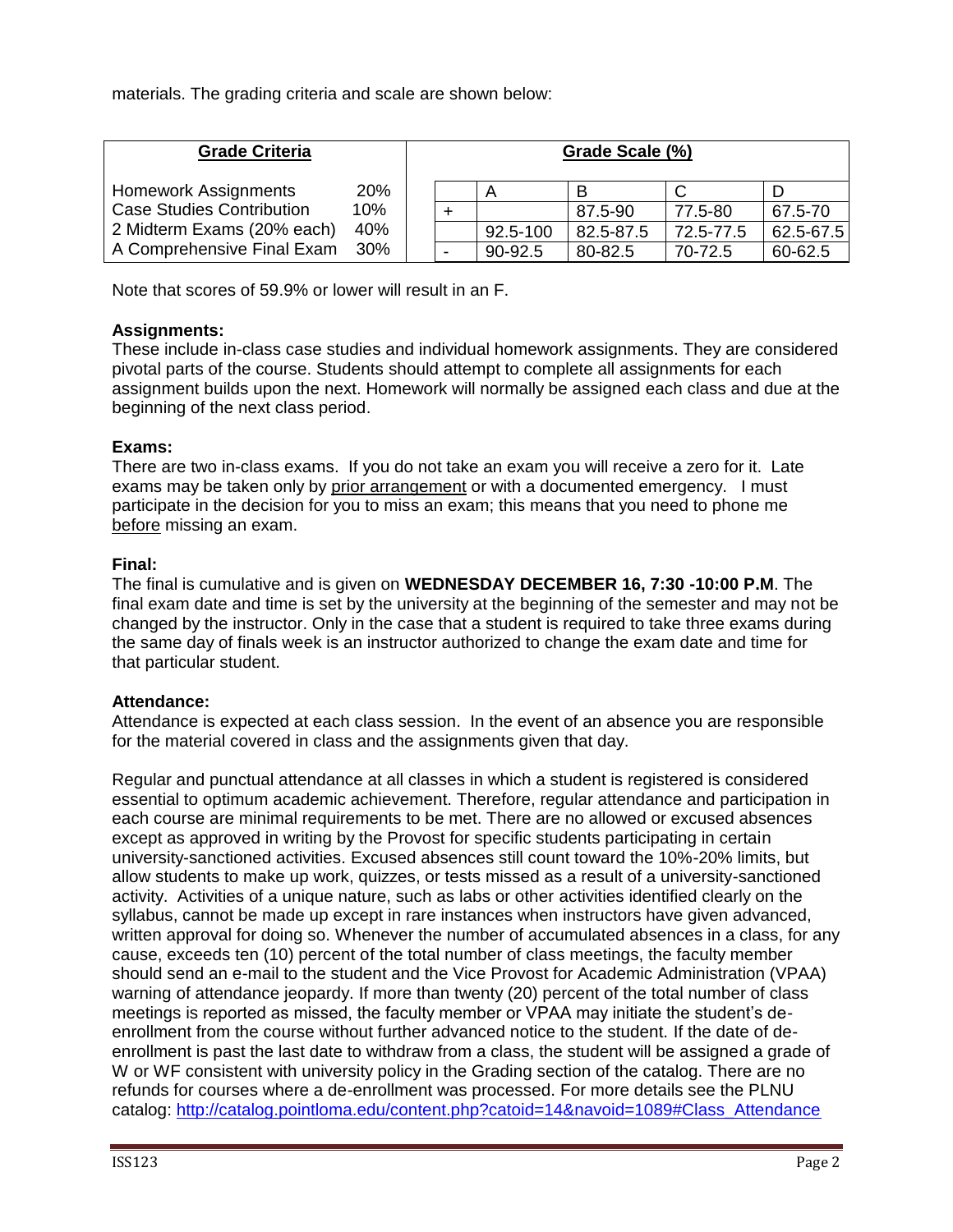### **Class Enrollment:**

It is the student's responsibility to maintain his/her class schedule. Should the need arise to drop this course (personal emergencies, poor performance, etc.), the student has the responsibility to follow through (provided the drop date meets the stated calendar deadline established by the university), not the instructor. Simply ceasing to attend this course or failing to follow through to arrange for a change of registration (drop/add) may easily result in a grade of F on the official transcript.

### **Academic Accommodations:**

While all students are expected to meet the minimum academic standards for completion of their courses as established by the instructors, students with special needs may require academic accommodations. At Point Loma Nazarene University, students requesting academic accommodations must file documentation with the Disability Resource Center (DRC), located in the Bond Academic Center. Once the student files documentation, the Disability Resource Center contacts the student's instructors and provides written recommendations for reasonable and appropriate accommodations to meet the individual needs of the student. This policy assists the university in its commitment to full compliance with Section 504 of the Rehabilitation Act of 1973, the Americans with Disabilities (ADA) Act of 1990, and ADA Amendments Act of 2008, all of which prohibit discrimination against students with special needs and guarantees all qualified students equal access to the benefits of PLNU programs and activities. For more details see the PLNU catalog:

[http://catalog.pointloma.edu/content.php?catoid=18&navoid=1278#Academic\\_Accommodations](http://catalog.pointloma.edu/content.php?catoid=18&navoid=1278#Academic_Accommodations)

Students with learning disabilities who may need accommodations should discuss options with the instructor during the first two weeks of class.

### **Academic Honesty:**

The Point Loma Nazarene University community holds the highest standards of honesty and integrity in all aspects of university life. Any violation of the university's commitment is a serious affront to the very nature of Point Loma's mission and purpose. Violations of academic honesty include cheating, plagiarism, falsification, aiding academic dishonesty, and malicious interference. The details of PLNU's meaning of each of these words can be found in the PLNU catalog at:

[http://catalog.pointloma.edu/content.php?catoid=18&navoid=1278#Academic\\_Honesty](http://catalog.pointloma.edu/content.php?catoid=18&navoid=1278#Academic_Honesty)

A student remains responsible for the academic honesty of work submitted in PLNU courses and the consequences of academic dishonesty beyond receipt of the final grade in the class and beyond the awarding of the diploma. Ignorance of these catalog policies will not be considered a valid excuse or defense. Students may not withdraw from a course as a response to a consequence.

A student who is caught cheating on any item of work will receive a zero on that item and may receive an "F" for the semester. See the PLNU Catalog for a further explanation of the PLNU procedures for academic dishonesty [\(http://catalog.pointloma.edu/content.php?catoid=18&navoid=1278#Academic\\_Honesty\)](http://catalog.pointloma.edu/content.php?catoid=18&navoid=1278#Academic_Honesty).

### **Copyright Protected Materials**

Point Loma Nazarene University, as a non-profit educational institution, is entitled by law to use materials protected by the US Copyright Act for classroom education. Any use of those materials outside the class may violate the law.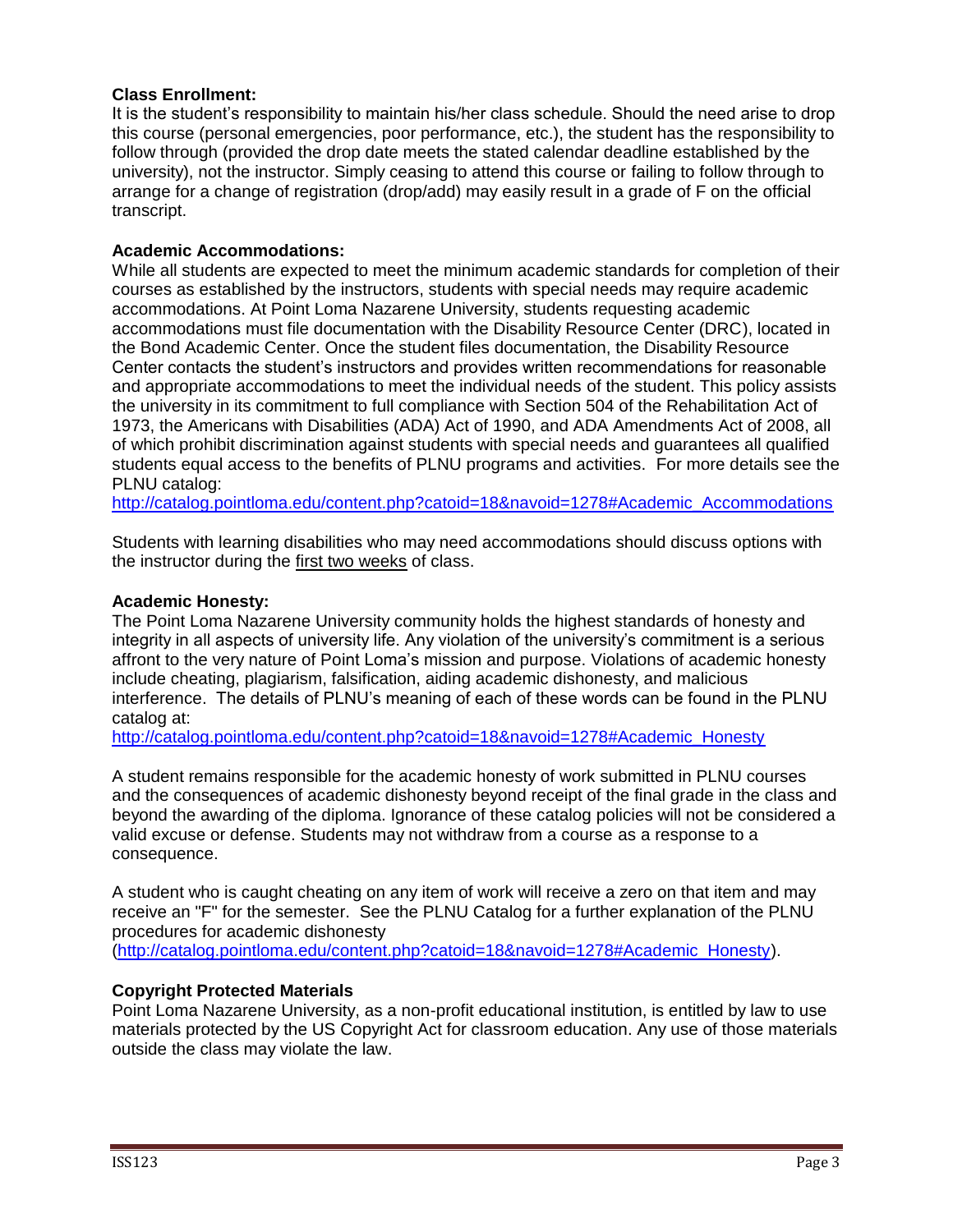# **E-mail:**

I expect that you regularly use e-mail. I will periodically send you information and updates via email. In the first two weeks of class you must activate your PLNU e-mail account if you are not currently using it.

## **Cell Phones:**

Turn off any cell phone, pager or things that are distracting while you are in class. Also, do not text or work on other classes while in class (to do so is disrespectful to me and your classmates) and it is not the best use of class time.

# **Some Tips About This Class:**

- You will have reading every night. Don't get behind! Reading will take some time, don't expect it to go as quickly as reading a novel. Recognize that you made need to read things more than once to fully understand them.
- Read actively. Check computations, make notes on lines of code, be sure that you understand what the examples in the text are doing.
- Work lots of problems.
- Work in groups. You learn a lot if you have to explain your solution to someone else (we will be doing this in class).
- Stay current with your assignments (cramming won't help).
- If you have a question, *ASK*.